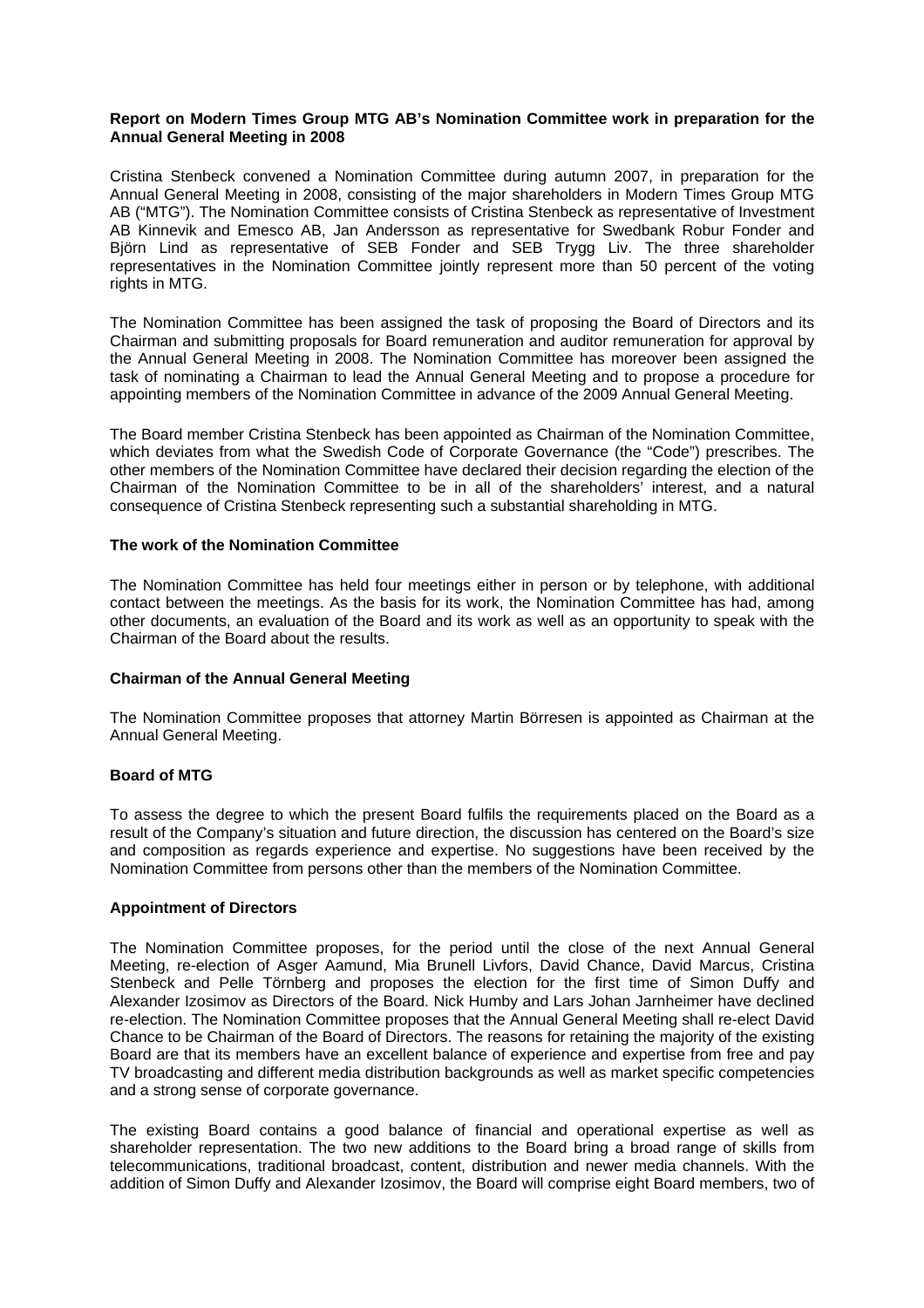whom are not independent and six of whom are independent of both the shareholders and the Company and its management. This Board provides a strong sense of continuity as well as renewed industry expertise and knowledge that will benefit the Board's continued agenda for the business.

Relevant information about the Directors is as follows:

#### **Asger Aamund**, Non-Executive Director

**Born:** 1940

**Nationality**: Danish

**Independence:** Independent of the Company and management and independent of major shareholders.

**Direct or related person ownership:** 1,500 Class B shares.

Asger has been a member of the Board of Directors since 2000. Asger is the majority shareholder and Chairman of the Bavarian Nordic Research Institute A/S and NeuroSearch A/S, both of which are listed on the Copenhagen Stock Exchange. Asger has many years experience in Executive Management positions and on the boards of Danish and international companies. Asger graduated from Copenhagen Business School.

**Mia Brunell Livfors,** Non-Executive Director

**Born:** 1965

#### **Nationality**: Swedish

**Independence:** Not independent of the Company and management and not independent of major shareholders.\*

\*Mia is a member of the Board of Transcom Worldwide SA, a major supplier of CRM services to MTG. As CEO of Investment AB Kinnevik, Mia represents a major shareholder who owns more than 10 per cent of MTG.

**Direct or related person ownership:** 13,333 warrants and 26,666 stock options.

Mia has been a member of the Board of Directors since 2007. Mia has been President and CEO of Investment AB Kinnevik since 2006. Mia is a Non-Executive Director of CTC Media, Inc., Metro International S.A., Millicom International Cellular S.A., Tele2 AB, and Transcom Worldwide S.A. She was CFO of Modern Times Group MTG AB between 2001 and 2006. Mia has previously worked for MTG since 1992, in various managerial positions. Mia has studied Business Administration and Economics at Stockholm University.

**David Chance,** Chairman of the Board

**Born**: 1957

**Nationality**: British

**Independence:** Independent of the Company and management and independent of major shareholders.

**Direct or related person ownership:** 1,000 Class B shares.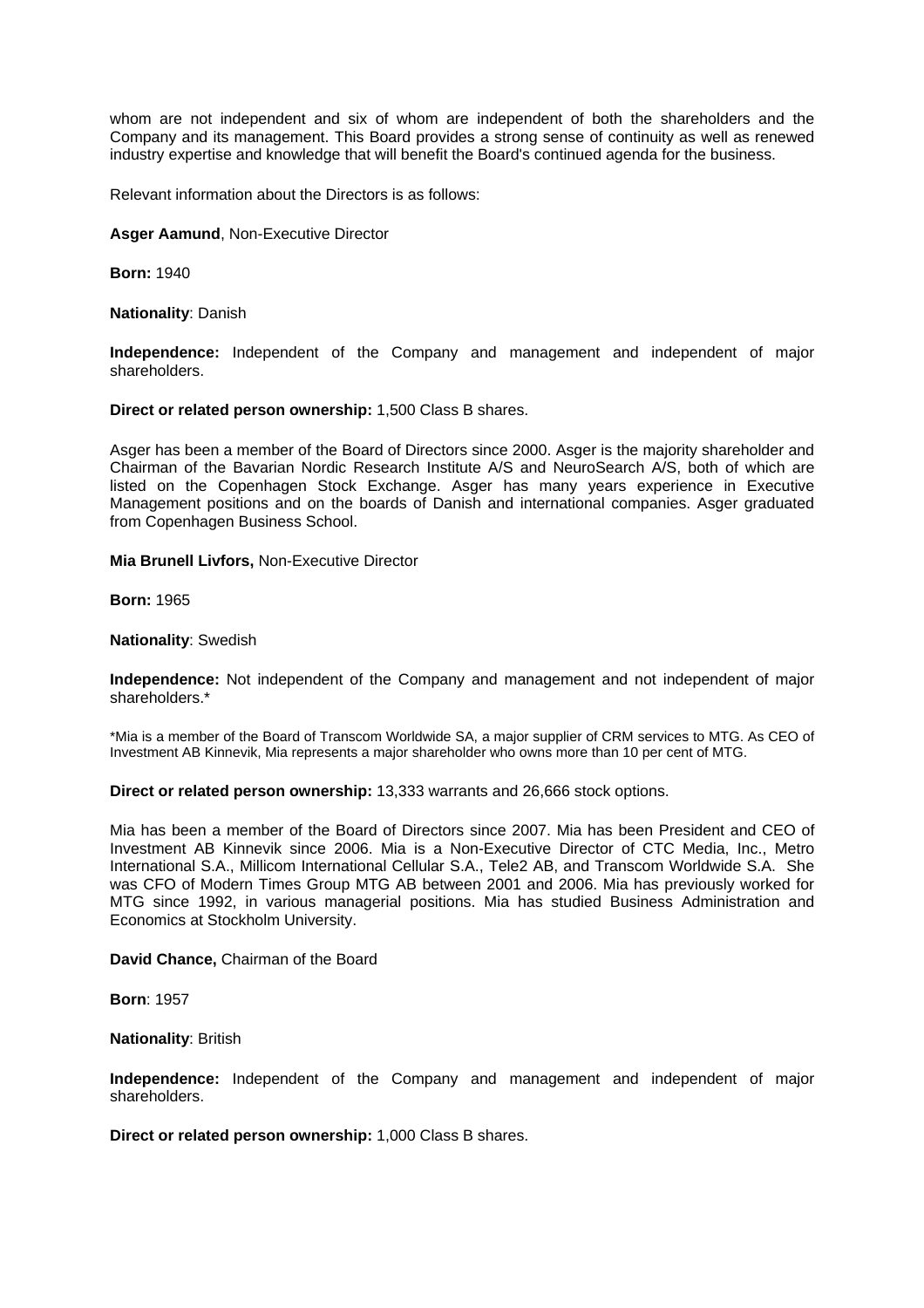David has been Chairman of the Board of Directors since May 2003, and a member of the Board since 1998. David is Chairman and founder of Top Up TV. David was Deputy Managing Director of the BSkyB Group between 1993 and 1998. David graduated with a BA, BSc and MBA from the University of North Carolina.

## **Simon Duffy,** Non-Executive Director

**Born:** 1949

**Nationality**: British

**Independence:** Independent of the Company and management and independent of the major shareholders.

## **Direct or related person ownership:** 0

Simon was Executive Chairman of Tradus plc from 2007 until the company's sale in March 2008. Simon is Non-Executive Chairman of Cell C (Pty) Limited and iMedia Holdings Limited, as well as a Non-Executive Director of Oger Telecom Limited and mBlox Inc. Simon was also Executive Vice-Chairman of ntl:Telewest, until 2007 having joined ntl in 2003 as CEO. Simon has also served as CFO of Orange SA, CEO of wireless data specialist End2End AS, CEO and Deputy Chairman of WorldOnline International BV, and held senior positions at EMI Group plc and Guinness plc. Simon holds an Masters Degree from Oxford University and an MBA from Harvard Business School.

## **Alexander Izosimov,** Non-Executive Director

**Born:** 1964

## **Nationality**: Russian

**Independence:** Independent of the Company and management and independent of the major shareholders.

## **Direct or related person ownership:** 0

Alexander has been CEO of VimpelCom Group since October 2003. Alexander is a Board Director of Baltika Breweries Plc, Dynasty Foundation and the GSMA (the governing body for the global mobile telecommunications industry) as well as a member of the Russian Prime Minister's Council for Competitiveness and Entrepreneurship. Alexander previously held several senior positions at Mars, Inc. over a period of seven years, including as a member of the Global Executive Management Board and as Regional President for Russia, the CIS, Eastern Europe and the Nordics. Alexander worked as a consultant for McKinsey & Co in Stockholm and London for five years. Alexander graduated from the Moscow Aviation Institute with a Masters Degree in Science and from INSEAD with an MBA.

## **David Marcus,** Non-Executive Director

**Born:** 1965

## **Nationality**: American

**Independence:** Independent of the Company and management and independent of the major shareholders.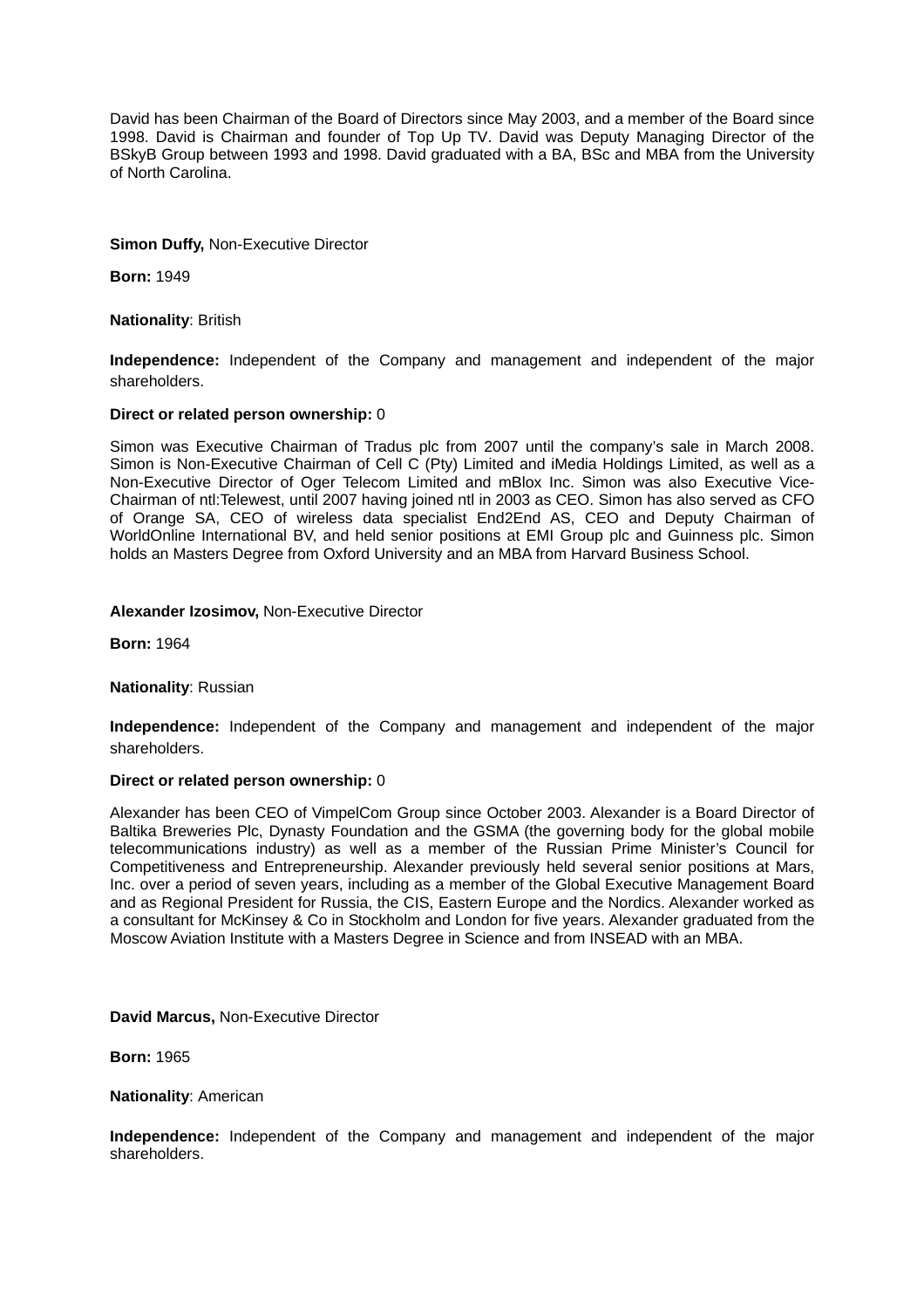### **Direct or related person ownership:** 6,100 Class B shares.

David has been a member of the Board of Directors since 2004. He is the founder and CEO of MarCap Investors, L.P, a special situations hedge fund focused on European investments. David is also Chairman of Scribona AB and Modern Holdings, Inc. and Board Director of Carl Lamm AB. David graduated from Northeastern University in Boston.

### **Cristina Stenbeck**, Non-Executive Director

**Born**: 1977

### **Nationality**: American

**Independence:** Not independent of the Company and management and not independent of major shareholders.

\*Cristina is a member of the Board of Transcom Worldwide SA, a major supplier of CRM services to MTG. As Chairman of Investment AB Kinnevik and Emesco AB, Cristina represents major shareholders who own more than 10 per cent of MTG.

#### **Direct or related person ownership**: 800 Class B shares.

Cristina has been a member of the Board of Directors since 2003. She is Chairman of the Board of Directors of Investment AB Kinnevik since 2007 and Emesco AB since 2002. She serves as a Board Director of Metro International S.A., Millicom International Cellular S.A., Tele2 AB, Transcom WorldWide S.A and Korsnäs AB. Cristina graduated with a BSc from Georgetown University in Washington DC.

## **Pelle Törnberg**, Non-Executive Director

**Born:** 1956

**Nationality**: Swedish

**Independence:** Independent of the Company and management and independent of major shareholders.

#### **Direct or related person ownership:** 12,200 Class B shares.

Pelle has been a member of the Board of Directors since 2000. Pelle is a Board Director of RNB Retail and Brands AB, Tele2 AB and the Swedish-American Chamber of Commerce. Pelle was CEO of Metro International S.A. until 2007. From 1997 to 2000, Pelle was CEO of Modern Times Group MTG AB. Pelle studied at the University of Gothenburg.

#### **Independence**

The Nomination Committee has further discussed the matter of the Board's independence. The proposal regarding MTG's Board composition fulfils both the OMX Nordic Exchange Stockholm's rules regarding independent directors as well as the Code's rules that a majority of the Board shall be independent of the Company and its senior management and at least two of the Board members who are independent of the Company and its senior management shall also be independent of the Company's major shareholders.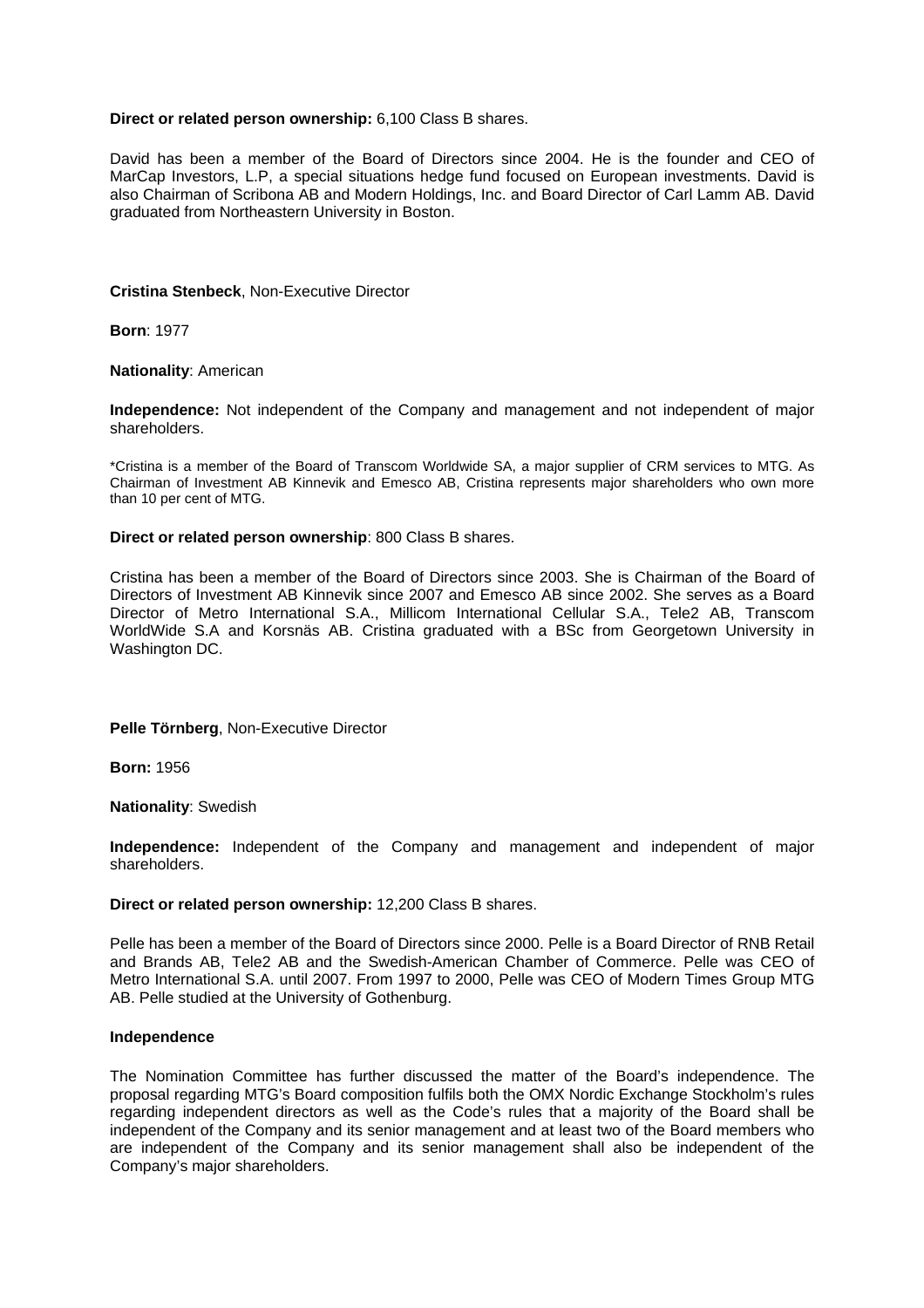## **Remuneration**

With respect to Board remuneration and to recognize the responsibilities of working on the Board and its committees, the Nomination Committee has proposed an increase in the total Board remuneration (including remuneration for the work in the committees of the Board of Directors) from SEK 3,825,000 to SEK 4,375,000. The Chairman will receive SEK 1,100,000 and each member of the Board will receive SEK 400,000 while SEK 475,000 will be split among those members of the Board who work on its committees.

The Nomination Committee proposes that for work within the Audit Committee, SEK 200,000 shall be allocated to the Chairman and SEK 75,000 to each of the members and for work within the Remuneration Committee, SEK 50,000 shall be allocated to the Chairman and SEK 25,000 to each of the members.

## **Auditors of MTG**

At the Annual General Meeting in 2007 Ernst & Young was appointed auditor with the authorized public accountant Erik Åström as main responsible auditor until the Annual General Meeting in 2011. Furthermore, it is noted that KPMG Bohlins AB was appointed auditor with the authorized public accountant Carl Lindgren as main responsible auditor at the Annual General Meeting in 2006 for a period up to and including the Annual General Meeting in 2010.

The Nomination Committee recommends that remuneration to the auditors shall be paid in accordance with an approved invoice.

## **Procedure for appointing members of the Nomination Committee in advance of the 2009 Annual General Meeting**

The Nomination Committee proposes that the AGM approves the following procedure to elect a new Nomination Committee:

The Nomination Committee shall be formed during September 2008 in consultation with the largest shareholders of the Company at that time. The Committee shall consist of at least three members.

The Nomination Committee shall prepare proposals for the 2009 Annual General Meeting regarding:

- Chairman of the AGM
- Number of Directors of the Board
- Chairman and Directors of the Board
- Remuneration to the Chairman, Directors and auditors
- Election of auditors (if applicable)
- Procedure to elect a new Nomination Committee

The Nomination Committee is appointed for a term of office commencing at the time of the announcement of the third quarter report in 2008 and ending when a new Nomination Committee is formed. The majority of the members of the Committee shall not be directors of the Board of Directors or employed by the Company. If a member of the Committee resigns before the work is concluded, a replacement member is to be appointed in the corresponding manner. Cristina Stenbeck will be a member of the Committee and will also act as its convenor. The members of the Committee will appoint the Committee Chairman at their first meeting. The Nomination Committee shall have the right to upon request receive personnel resources such as secretarial services from the Company, and to charge the Company with costs for recruitment consultants if deemed necessary.